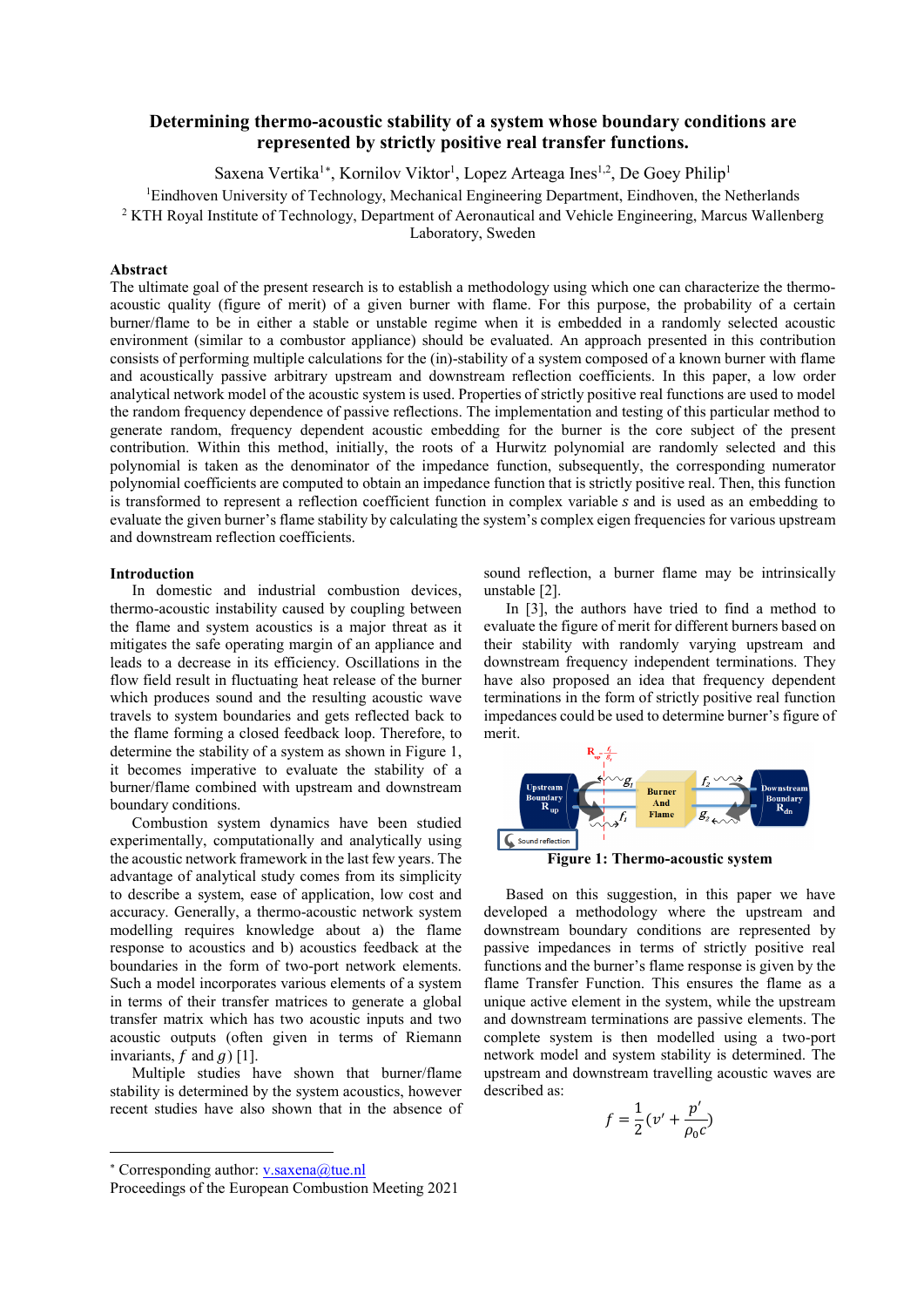$$
g = \frac{1}{2} (v' - \frac{p'}{\rho_0 c})
$$
 (1)

Where,  $p'$  and  $v'$  are acoustic pressure and velocity perturbations respectively. And  $\rho_0 c$  is the specific impedance of the gas.

In circuit theory, the notion of passivity is attributed to a system which consumes energy but doesn't generate energy [4]. Any function which satisfies the properties of a strictly positive real (SPR) function can then be used as driving point impedance of a passive element and conversely, a passive element has a driving point impedance which is SPR. Hence, in this paper, we assume upstream and downstream terminations impedances as passive elements which are represented/modelled by SPR transfer functions. The method to automatically generate such a SPR function is adopted from literature and is presented in the next section [6]. It is important to remember that the network itself isn't passive due to the presence of an active flame response.

## **Reflection Coefficient from Strictly Positive Real Function Impedance**

The first step is to automatically generate a strictly positive real (SPR) transfer function as an impedance for a boundary termination.

The poles and zeros of such a function are located in the left half plane making it stable.

A rational function  $H(s)$  of the complex variable  $s =$  $\sigma$  +  $j\omega$  is SPR if: [5]

- a.  $H(s)$  is analytic in  $Re[s] \ge 0$ <br>b.  $Re[H(j\omega)] > \varepsilon$   $\forall \omega \in [-\infty, \infty]$
- b.  $Re[H(j\omega)] > \varepsilon$

Where  $\varepsilon$  is a positive constant.

In this paper, we have used the methodology from [6] where authors propose an algorithm where, if we have a known Hurwitz polynomial  $q(.)$ , the algorithm provides a polynomial  $p(.)$  such that  $H(.) = p(.)/q(.)$  is SPR.

In [6] the following definitions and theorems for SPR functions are given:

Definition 1: Let  $H(s)$  be a rational function of form  $H(s) = p(s)/q(s)$  where  $p(s) \in P^m$  and  $q(s) \in P^n$ then  $H(s)$  is SPR if it satisfies above mentioned (a) and (b).

Theorem 1[7]: Assuming  $q$  and  $p$  are polynomials of same order,  $H(s)$  is SPR if and only if

- a)  $H(0) > 0$ ;
- b)  $p(s)$  and  $q(s)$  are Hurwitz polynomials;
- c)  $q(s) + j\alpha p(s)$  is Hurwitz for all  $\alpha \in \mathbb{R}^+$

To determine the polynomial  $p(s)$ , we start by considering a polynomial  $q(s)$  which needs to be Hurwitz. By definition of Hurwitz polynomial [8]:

Definition 2: Let

$$
\delta(s) = \delta_0 + \delta_1 s + \dots + \delta_n s^n
$$

be a given real polynomial of degree n, then it can be written as

$$
\delta(s) = \delta_e(s^2) + s\delta_o(s^2)
$$

where  $\delta_e(s^2)$ ,  $s\delta_o(s^2)$  are made up of terms with even and odd powers of *s* respectively.

It must also satisfy Hermite Biehler Theorem which states that any polynomial of the form  $\delta(s)$  is Hurwitz stable if and only if all the zeroes of  $\delta_e(-\omega^2)$ ,  $\delta_o(-\omega^2)$ are real and distinct,  $\delta_n$  and  $\delta_{n-1}$  are of the same sign and the non-negative real zeros satisfy the following interlacing property:

$$
0 < \omega_{e1} < \omega_{o1} < \omega_{e2} < \omega_{o2} < \omega_{e3} \dots \tag{2}
$$

Such a Hurwitz polynomial should have monotonic increasing phase, that is, the phase of  $\delta(i\omega)$  is a continuous and strictly increasing function of ω(−∞, ∞).

As mentioned in [6], we begin our search to find  $p(s)$ by assuming roots of  $q_e(s)$  and  $q_o(s)$  which are interlaced and obtain even and odd parts of  $q(s)$  =  $q_e(s) + q_o(s)$ . Let us define  $g(.)$  and  $h(.)$  such that

$$
g(s2) = qe(s) = q0 + q2s2 + q4s4 + \cdots
$$
  
h(s<sup>2</sup>) = q<sub>0</sub>(s)/s = q<sub>1</sub> + q<sub>3</sub>s<sup>2</sup> + q<sub>5</sub>s<sup>4</sup> + \cdots  
and, q(s) = g(s<sup>2</sup>) + sh(s<sup>2</sup>)

Once all the above properties are satisfied by a polynomial, we can use it as the denominator  $q(s)$  to obtain  $H(s)$ . To find the numerator  $p(s)$ , it must also be divided in terms of its odd and even part as follows:

$$
u(s2) = pe(s) = p0 + p2s2 + p4s4 + \cdots
$$
  
\n
$$
v(s2) = p0(s)/s = p1 + p3s2 + p5s4 + \cdots
$$
  
\nsuch that,  
\n
$$
p(s) = u(s2) + sv(s2)
$$

The roots of  $u(-\omega^2)$  and  $v(-\omega^2)$  must be chosen from  $g(-\omega^2)$  and  $h(-\omega^2)$  in the following manner (when  $s = j\omega$ ):

$$
\omega_{gi} < \omega_{ui} < \omega_{hi} \\
\omega_{hi} < \omega_{vi} < \omega_{g(i+1)}\n\tag{3}
$$

$$
u(-\omega^2) = K(\omega_{u1}^2 - \omega^2)(\omega_{u2}^2 - \omega^2) ... = K U(-\omega^2), \qquad K \in \mathfrak{R}^+ v(-\omega^2) = (\omega_{v1}^2 - \omega^2)(\omega_{v2}^2 - \omega^2) ...
$$
 (4)

In [6], the authors mention 2 algorithms for obtaining  $p(s)$  from above mentioned equations. Both algorithms were tested and it was found that the second algorithm was faster and more simplified than the first one, as mentioned in [6] and therefore it was used in our paper as well.

In this algorithm, roots of  $U(-\omega^2)$  and  $\nu(-\omega^2)$  were chosen randomly such that they satisfy Equation (3), then an arbitrary value of  $K$  was specified and the resulting polynomial  $p/q$  was checked to be SPR. If not, then another value of  $K$  is chosen, and in this way, by iterating and sweeping values of  $K$ , multiple SPR functions were obtained. Below is an example for the SPR function obtained by following the above steps:

Example:

Let the roots of  $q_e(s) = [1,3,5]$  and  $q_o(s) = [2,4]$ Then we get

$$
q(s) = 1s^6 + 1s^5 + 9s^4 + 6s^3 + 23s^2 + 8s + 15
$$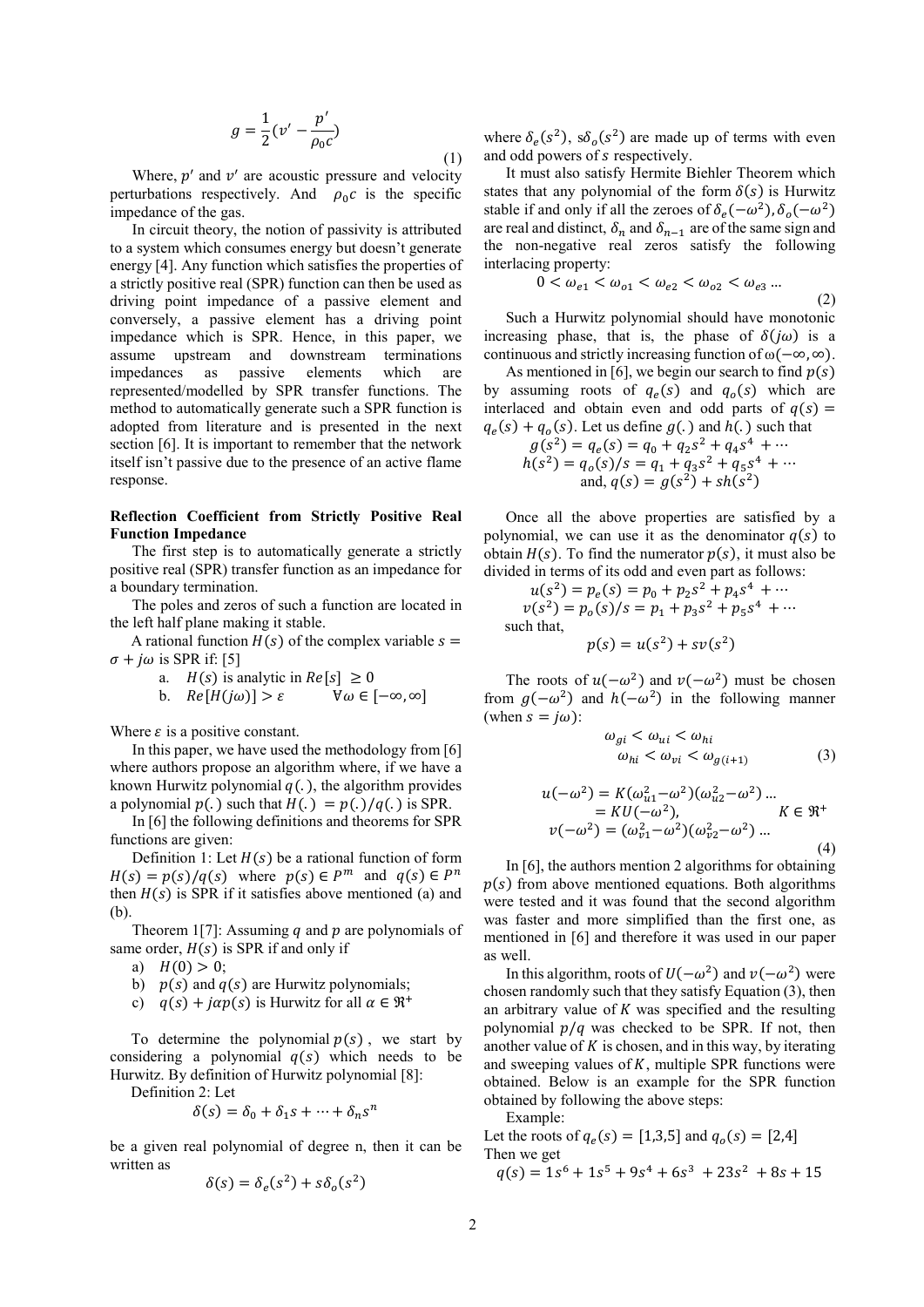Figure 2 and Figure 3 show interlacing zeros of even and odd polynomials and resulting monotonous increasing phase of  $q(s)$ .

Therefore, the roots for  $\omega_{gi} = [1, 1.732, 2.236]$  and  $\omega_{hi} = [1.414, 2]$ 



**Figure 2: Interlacing zeros of even and odd**  polynomials of  $q(s)$ 



**Figure 3: Monotonous increasing phase of chosen**   $q(s)$ 

Using above Equation (3) the roots of  $U(-\omega^2)$  are obtained as [1.0062 1.7546 2.3175] and roots of  $2.3175$ ] and roots of  $v(-\omega^2)$  as [1.4224 2.006]. For these set of values, any  $0.001 \leq K \leq 25.75$  ( $K_{min} \leq K \leq K_{max}$ ) will result in  $p/q$  to be a SPR function. Calculated  $p(s)$  is also Hurwitz polynomial as it has interlacing zeros of even and odd powers of  $s$  and has a monotonously increasing phase.

Once we obtain a SPR function (as impedance  $H(s) = Z$ ), we can transform it into Reflection Coefficient  $(RC)$  by the following equation:

$$
RC(s) = \frac{H(s) - 1}{H(s) + 1} = \frac{p(s) - q(s)}{p(s) + q(s)}
$$

Figure 4 and Figure 5 represents magnitude and phase of  $RC(s)$  (polynomial of order  $\sim 6/6$ ) for the set of  $q(s)$ roots from the above mentioned example with different K values. The trend of  $RC(s)$  magnitude variation always remains the same. As observed in Figure 4 and Figure 5, when we increase  $K = K_{min}$  to some  $K =$  $K_{mid}$ , the  $RC(s)$  magnitude decreases from 1 to 0, and for any further increase in  $K$  from  $K_{mid}$  to  $K_{max}$ , the magnitude increases from 0 back to 1. Though we are calling this middle value,  $K_{mid}$ , it is not the midpoint between the two extremes of K, i.e.  $(K_{max} - K_{min})/2 \neq$  $K_{mid}$ .

The goal to represent a termination in terms of a SPR transfer function impedance is achieved. This method provides us with the freedom to choose polynomial of any order to obtain our transfer function impedance, we can randomly select the roots of the denominator  $q(s)$ and obtain a range of SPR functions by  $K$  variation.  $RC(s)$  can be used to represent upstream and downstream terminations.



 $(K_{min} < K_4 < K_5 < K_6 < K_{max})$ 

### **Calculation of probability of instability as measure of the burner figure of merit.**

The described method to generate a passive acoustic embedding can be used to evaluate the thermo-acoustic quality factor of the specified burner/flame. For this purpose, the burner, described by its transfer matrix, should be terminated by multiple passive terminations and for each of the embedding cases, the complex eigen frequencies should be evaluated. The probability to encounter an unstable operation may then serve as the thermo-acoustic figure of merit of the given flame. Below we follow this idea and show an example of the implementation of the proposed research program. The systematic application of the developed methodology is the subject of future research.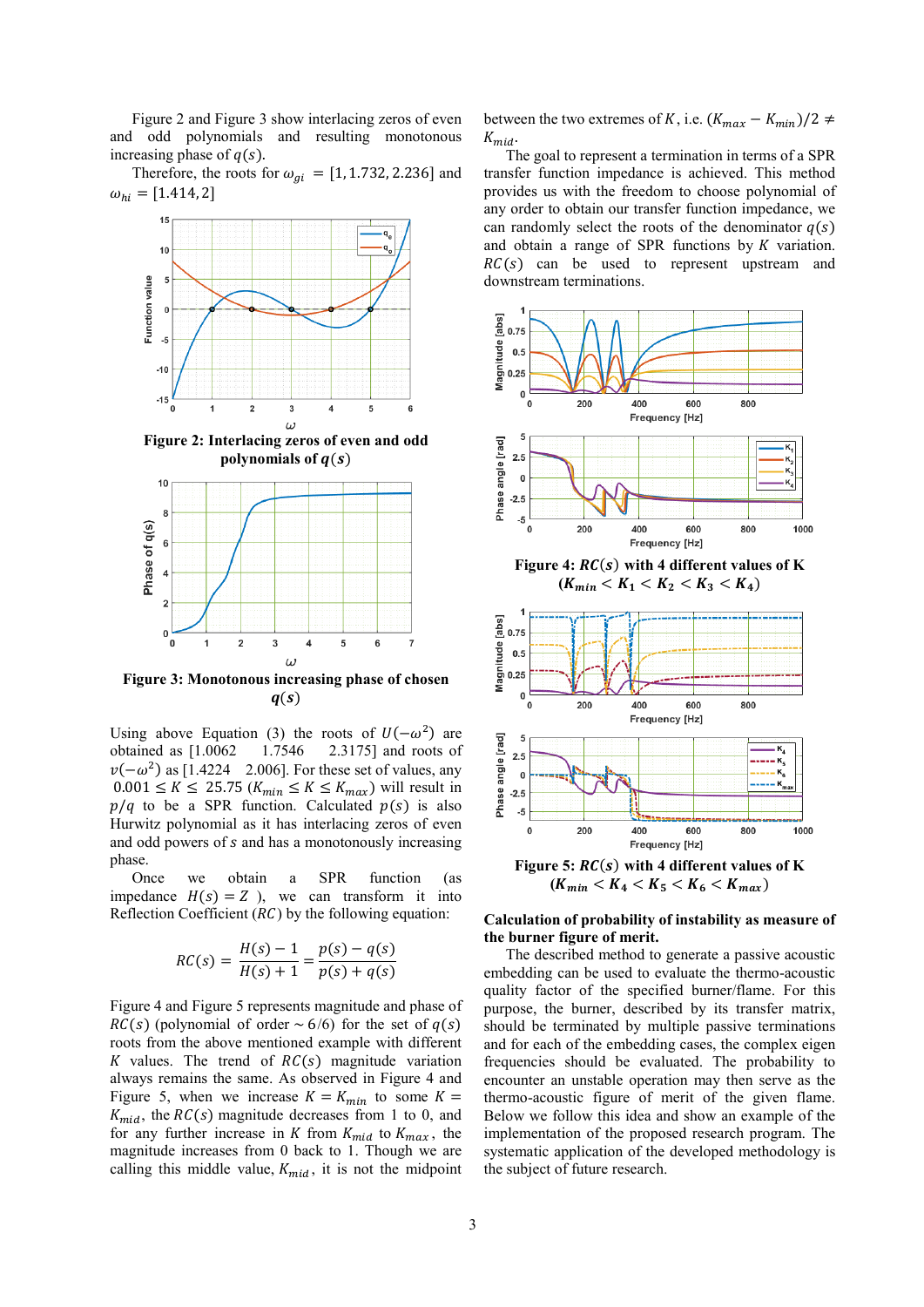#### *Flame transfer function and flame properties*

In the linear limit, the response of a flame of a burner to acoustic oscillations can be represented by flame Transfer Function (TF). In the case of an acoustic velocity sensitive flame, the TF is often defined as

$$
G(f) = \frac{Q'(f)}{u'(f) / U_0},
$$

where,

 $Q'(f)$ : unsteady heat release as a function of frequency

 $u'(f)$ : acoustic oscillations as a function of frequency

 $Q_0$ : mean heat release, and

 $U_0$ : mean velocity

This TF can be obtained experimentally or via CFD. In this paper, for the purpose of demonstrating the method to calculate the figure of merit of a burner, we use an analytical expression for a TF represented by the time delayed second order system with overshoot and damping factor to mimic a TF having similar characteristics as typically observed for an experimentally obtained TF, [3]

$$
G(s) = \frac{1}{(A^2 s^2 + 2\xi As + 1)} \cdot \exp(-s \cdot \tau_0),
$$
  

$$
A = \frac{1}{2\pi F_m} \sqrt{1 - \xi^2}.
$$
 (5)

 $F_m$ : Frequency for maximum overshoot

 $\xi$ : Damping factor

Such a flame transfer function can then be plotted in terms of its gain and phase as shown in Figure 6(a). We have fixed the parameters:  $\tau_0 = 0.025$  sec,  $F_m =$ 100 Hz and  $\xi = 0.55$ .

#### *Network Model and Scattering Matrix*

Within the limit of so-called "compact flames", when the flame/burner size  $\delta \ll \lambda$ , where  $\lambda$  is the wavelength of the acoustic wave, the burner can be treated as an acoustically compact lumped element. Accordingly, the burner with flame can be represented in terms of its Transfer Matrix (TM) [2]. Using linearized momentum equation and jump condition across the flame, the link between the flame TF and TM becomes [2]:

$$
T(s) = \frac{1}{2} \begin{pmatrix} \varepsilon + 1 + \theta G(s) & \varepsilon - 1 - \theta G(s) \\ \varepsilon - 1 - \theta G(s) & \varepsilon + 1 + \theta G(s) \end{pmatrix},
$$
  
where,

 $\varepsilon = \frac{\rho_c c_c}{\rho_h c_h}$  is the ratio of specific impedances in the

cold side and hot sides of the flame and  $\theta = \frac{T_h}{T_c} - 1$  is the ratio of temperatures on the hot and cold sides. Combining the TM and reflections at the boundaries (the upstream and downstream side) of the burner, the relations between travelling waves (f and g) form the following system of equations:

$$
f_1 = RC_{up}(s) \cdot g_1
$$
  
\n
$$
f_2 = T(s)_{11} \cdot f_1 + T(s)_{12} \cdot g_1
$$
  
\n
$$
g_2 = T(s)_{21} \cdot f_1 + T(s)_{22} \cdot g_1
$$
  
\n
$$
g_2 = RC_{dn}(s) \cdot f_2.
$$
  
\nmatrix form:

Or, in matrix form:

$$
\begin{bmatrix} 1 & -RC_{up} & 0 & 0 \ 0 & 0 & -RC_{dn} & 1 \ T_{11} & T_{12} & -1 & 0 \ T_{21} & T_{22} & 0 & -1 \end{bmatrix} \begin{bmatrix} f_1 \ g_1 \ f_2 \ g_3 \end{bmatrix} = 0.
$$

(6)

Equation (6) will have non-trivial solution for  $f$  and  $g$ when the determinant of the first system matrix becomes 0. Hence, the dispersion relation will take the following form

$$
T_{22} - RC_{dn}T_{12} + RC_{up}T_{21} - RC_{dn}RC_{dn}T_{22} = 0
$$
\n(7)

In this equation all terms may depend on the complex frequency  $s$ . By solving the Equation  $(7)$ , we obtain the eigen frequencies  $s_{eigen} = \sigma + j\omega$ , where  $\sigma$  is the growth rate (rad/sec) and  $\omega$  is the angular eigen frequency of the system. Positive (negative) value of σ represents an unstable (stable) dynamics.

## *Demonstration of Eigen frequency and growth rate calculations and corresponding results*

This section is devoted to illustrating an example of statistical (Monte-Carlo) calculations where we have used different, randomly generated SPR functions as impedances for upstream and downstream terminations and obtained the dataset of eigen frequencies and growth rates for a system with fixed burner/flame given by its particular TF. The systematic investigation of the obtained dataset and the development of the corresponding analysis procedures are the subjects of future research. Here we will demonstrate a few examples of the possible methods of analysis and research questions that may allow this approach.

The above-described method allows us to randomly choose roots of  $q(s)$  and  $p(s)$  and obtain a range of SPR functions for each such set of roots. One may also vary the degree of polynomial to add additional randomness to the frequency dependent  $RC(s)$  upstream and downstream. This will help in capturing and "probing" an even wider range of different possible boundary conditions that a burner with flame may experience when placed in a real combustion device.

To take into consideration a possibly large phase delay, appropriate to reflecting terminations, the rational function representing  $RC(s)$  can be multiplied by a factor of time delay. It allows to mimic the additional effect of upstream and downstream duct lengths incorporated into the reflection coefficients in the following manner:

$$
RC_{up}(s) = RC_{up}(s) \cdot \exp\left(-s \cdot \frac{2L_c}{c_c}\right)
$$

$$
RC_{dn}(s) = RC_{dn}(s) \cdot \exp\left(-s \cdot \frac{2L_h}{c_h}\right)
$$

In the present example the values of additional "transport time delays" are also randomly selected from the range limited by the predefined maximum and minimum values for  $L_c$  and  $L_h$  as shown in Table 1.

In the example below, we have assumed the following upstream and downstream conditions: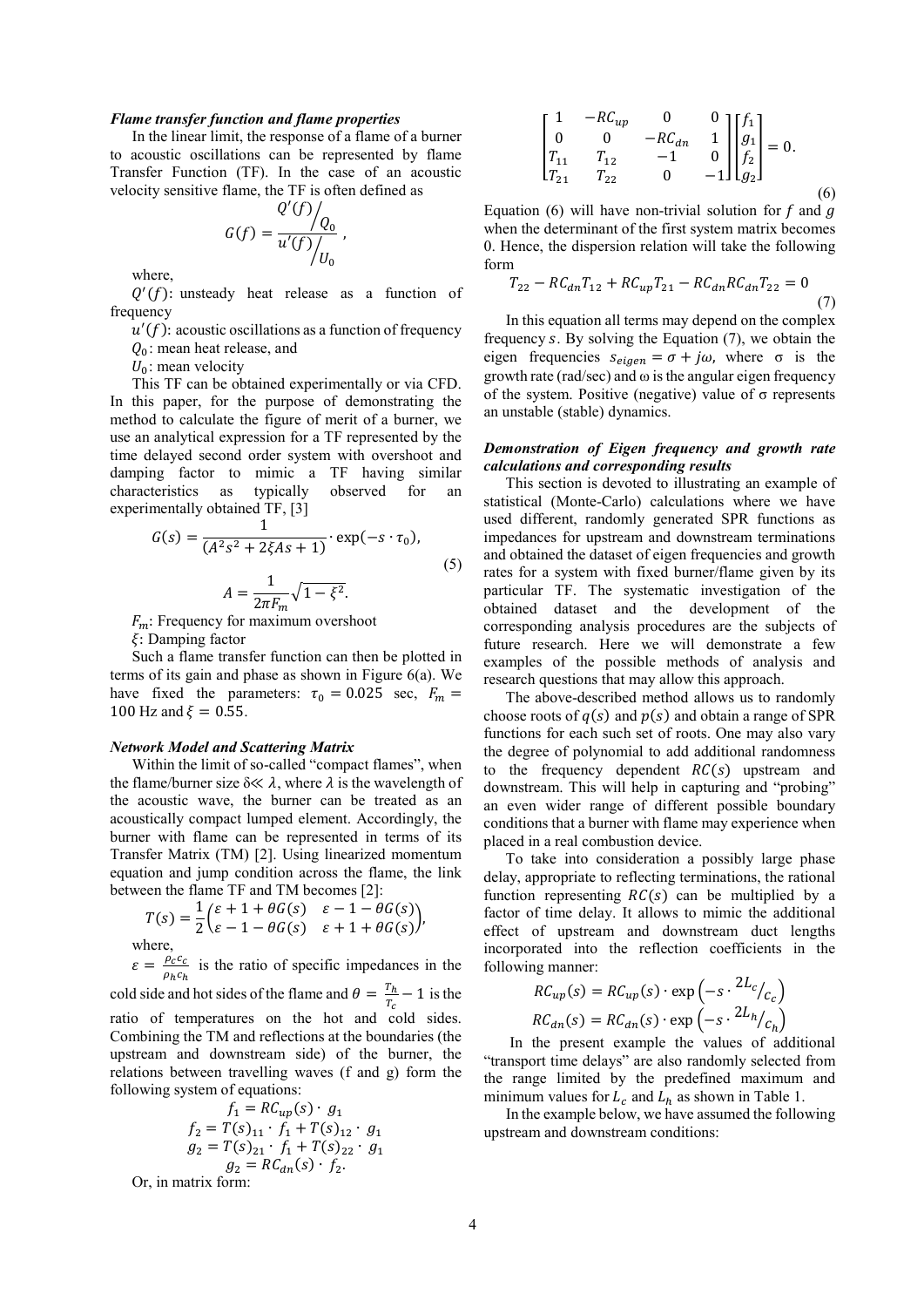| Table 1: Operating Conditions |                      |             |                   |         |
|-------------------------------|----------------------|-------------|-------------------|---------|
| Section                       | Length               | Temperature | Density           | Speed   |
|                               | of Duct              |             |                   | of      |
|                               | L <sub>section</sub> |             |                   | sound   |
|                               | $\lceil m \rceil$    |             | $(\text{kg/m}^3)$ | (m/sec) |
| Cold                          | $0.1 - 2.0$          | 293         | 1.204             | 343.24  |
| (c)                           |                      |             |                   |         |
| Hot (h)                       | $0.1 - 1.0$          | 1600        | 0.2207            | 774.38  |

**Table 1: Operating Conditions**

To summarize, we are fixing the flame TF in the form of  $G(s)$ , with which we have calculated our transfer matrix given by  $T(s)$ . The form of  $G(s)$  is given by Equation (5) and shown in Figure 6 (a). We have upstream and downstream reflection coefficients which we obtained from the SPR functions in the form of  $RC_{up/dn}(s)$ . With all this information we can now calculate the eigen frequency and growth rate by solving Equation (6) for non-trivial solutions.

To obtain the probability of instability and other statistically valuable information about the given flame, we have randomly selected values for roots of  $q(s)$ , roots of  $U(s)$  and  $v(s)$ , K, upstream duct length  $(L_c)$  and downstream duct length  $(L_h)$ . Obtaining the eigen frequencies for a large number (in this case it is 46,030) of such randomly selected cases, we generated a database which can be used for further analysis.



**Figure 6: (a) Gain and phase of analytically determined flame Transfer Function and (b) Eigen frequency and positive growth rate obtained.** 

Figure 6(b) represents an example of possible analysis of data by plotting all eigen frequencies with positive grow rates (12647). From this plot, one can judge about the most probable instability frequencies of the given burner/flame. In this example, the highest concentration of cases with positive growth rate occur around  $100 - 150$  Hz. By comparing this plot with the flame TF, one sees that it is around this frequency the phase passes through π, gain of the TF is high and therefore the role of the burner intrinsic instability mode can be significant.

The other possible route of the Monte-Carlo dataset analysis is by plotting the unstable eigen frequencies vs some system parameter. For instance, when we plot the unstable eigen frequencies with respect to upstream duct length  $(L<sub>c</sub>)$  as shown in Figure 7, the plot reveals that the maximum number of cases where the system is unstable occurs for  $L_c$  ranging from 1 m to 2 m. Thus, to get another perspective of the effect of  $L_c$  on the probability of instability, we have compared all the cases of randomly selected upstream lengths with those cases where the system in unstable (growth rate is positive) as shown in Figure 8. The trend in upstream length shows that if  $L_c$  is kept less than 0.7 m, then the system will have higher probability of stability than cases when the upstream duct is more than  $1 m$ . For example, if the range for length of upstream duct is fixed at 0.46 −  $0.51$  m, then out of 1183 random cases, only 14 cases were unstable giving the probability of instability as  $14/1183 = 0.012$ . These 14 cases depend on sound reflection at the downstream termination. Whereas if the upstream length is fixed around  $1.76 - 1.81 m$ , then from 1177 tested configurations, 998 cases had positive growth rate, therefore the probability of instability becomes 0.85. Clearly, if we were to design an appliance having flame TF similar to the one given by Figure 6(a), we should aim to have the upstream duct length less than 0.5  *to decrease the possibility of system instability.* 

This kind of analysis with respect to  $K$  and downstream length can help us determine which flame TF (experimentally obtained for different burners) is more stable in all configurations of upstream and downstream boundary conditions.



**Figure 7: Eigen frequency plotted with respect to upstream length for cases with positive growth rate.**